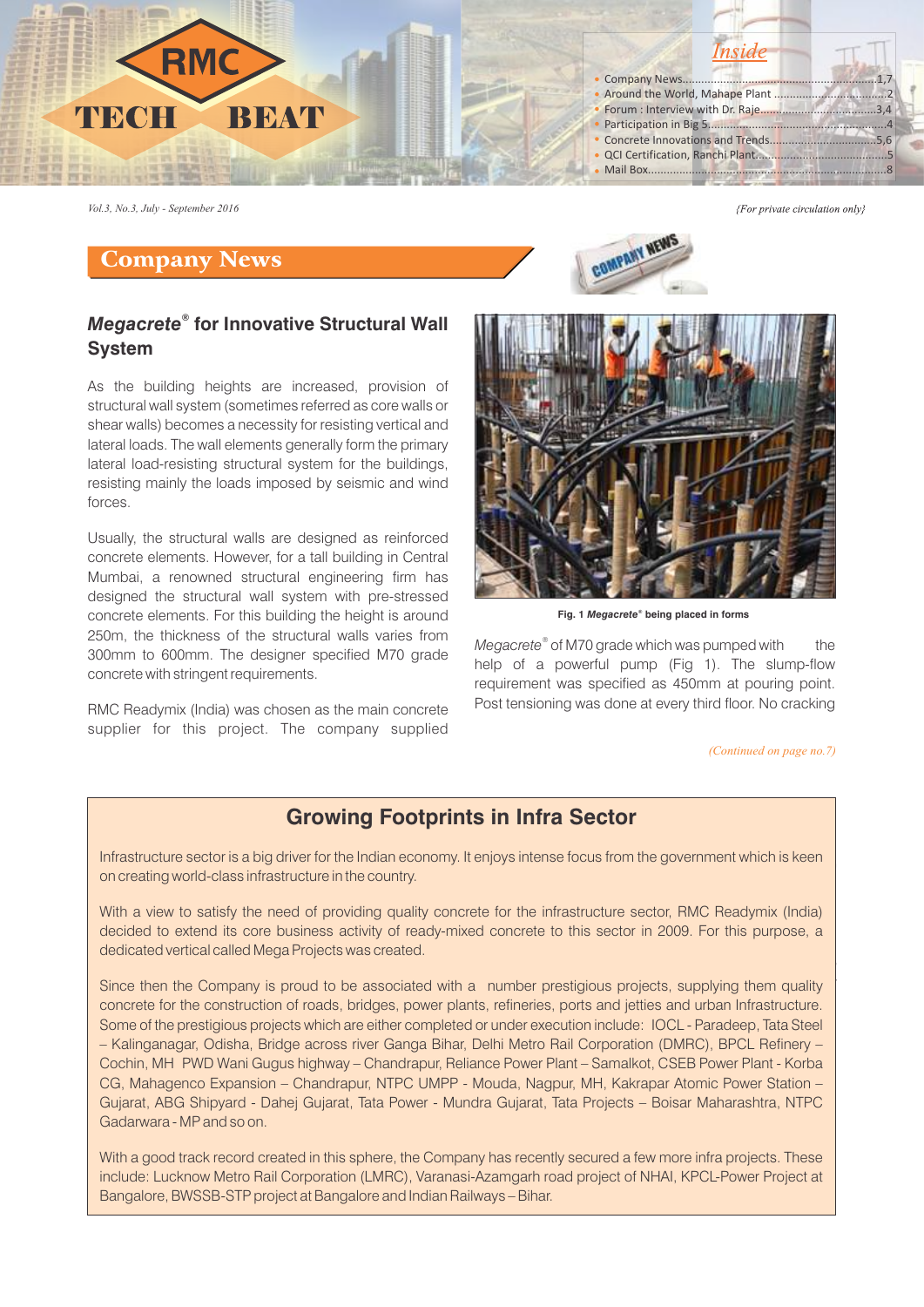

# Around the World

# **Tall Buildings : Concrete's Dominance Continues**

The 2015 report of the Council on Tall Buildings and Urban Habitat (CTBUH) makes an interesting reading. CTBUH reports that 106 buildings of heights greater than 200-m were completed around the world in 2015 – setting a new record for annual tall building completions. During the past 15 years, the number of 200-m tall buildings increased from 265 (2000) to 1040 (2015) – an increase of nearly 392%!

In the "Supertall" category (building with heights greater than 300 m) 13 buildings were completed in 2015, thus taking the number of "Supertalls" in the world to 100! During the past one-and-a-half decade (2000-2015), the number of Supertalls has exactly doubled – from 50 to 100.

Since the year 2000, the centre of gravity of tall building construction has shifted from North America to Asia and Middle East. The latest data by CTBUH indicates that Asia has outperformed the other regions. Out of the 106 tall buildings completed during the year 2015, 81 were from Asia, representing 76% of the total stock.

Shanghai Tower (Fig 1) was the tallest building completed in 2015. This 632-m tall building is now the second tallest in the world. Another landmark tall building completed in 2015 was the 432 Park Avenue in New York. This building has the distinction of being the tallest all-residential building in the world.

China has been the leader in tall building construction. The number of 200-m-plus tall building completed in China during 2015 was 62. Out of the 29 Chinese cities with 200 m-plus tall building completions, Nanjing, Nanning and Shenzhen had the most with five each.

In the sphere of material of construction, a perceptible shift from steel to concrete was evident since the year 2000. It is interesting to note that 2015 saw a spike in the number of buildings completed with concrete – 52 out of 106 (49%). This is a dramatic increase over 2014, when only 39 out of 99 were completed (39% of total). All-steel towers were very scanty in 2015, with only three 200-m-plus completions around the globe.



Fig. 1 Shanghai Tower : Second tallest building (632m) in the world

## **Accolade for Mahape Plant**

Mahape plant of RMC Readymix (India) located in Navi Mumbai recently received "Excellent" safety Rating certificate from the Ready Mixed Concrete Manufacturers' Association (RMCMA).

RMCMA has developed a Safety Rating System jointly with the National safety Council (NSC) and a detailed manual containing a comprehensive check list was prepared. The RMCMA-NSC System on occupational health and safety (OH&S) of a readymixed concrete plant evaluates rating of the plant based on eight key areas. RMCMA employed an independent expert auditor to assess the OH&S of various plants belonging to leading RMC companies in the Mumbai region. After a detailed audit by the independent auditor, the Mahape plant scored 89.1% marks and was given "Excellent" Rating.

Based on auditor's assessment, RMCMA issued "Excellent" safety rating certificate to the Mahape plant of RMC Readymix (India).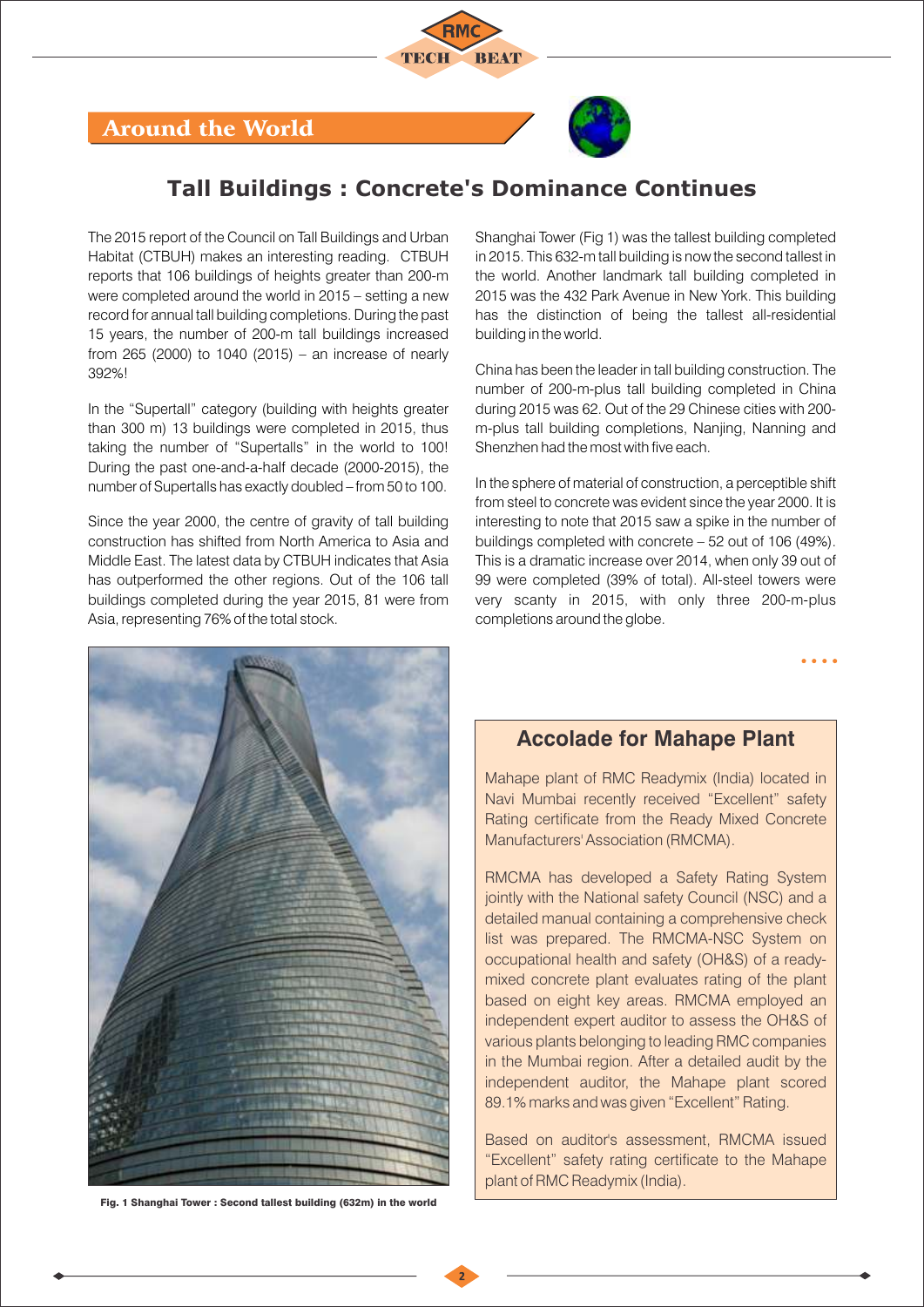

# **Interview with Dr. Himanshu M. Raje**

- Q. Your association with RMC Readymix (I) dates back to around the year 2000. During the past one and a half decade, we have supplied ready-mixed concrete to a number of projects with which you have been associated with. What are your general observations on the quality of concrete and technical services offered by our Company?
- A. I always prefer concrete from your Company and recommend it to my clients as in-depth technical service is available from your Company. We also observe transparency in the documents furnished by your Company. Quality is excellent and consistent.
- Q. You have been closely associated with the construction of some high-rise buildings in Mumbai. For one such project, we had supplied M70 grade concrete, and pumped it at higher levels. What is your experience about the technical ability of our Company in delivering high-strength concrete?
- A. We have not faced any quality issue in high-grade concrete at our project sites. Our clients were also happy with the consistency in quality of concrete. The required resources for high strength concrete are available with RMC Readymix (India) and these are helpful in assuring the quality of concrete.
- Q. In the near future, high-rise building construction is likely to get a boost, especially in metropolitan cities. This will necessitate the use of even higher grades of concrete, up to M100 or so. Would you be willing to specify such higher grades? What support you will need from our side as far as

development and testing of such concretes are concerned?

A. Yes, I would appreciate the developments done by your Company in the mix design and the production process for supply of high strength concrete. I would recommend high strength concrete of grades M80 and M90 in our projects.

Here, I would like to highlight the fact that the site teams do not possess the required awareness about handling of the high strength concrete. Therefore, it is essential for companies like RMC Readymix (India) to provide adequate guidance to the site teams for proper execution of high strength concrete. Sometimes it has happened that the concrete quality was good but due to the adoption of improper sampling procedures, incorrect curing regime and faulty testing regime, the test results were not satisfactory, sending unnecessary alarming signals to the client. I would therefore suggest that in addition to providing general guidance to the site team, your Company should depute one technical person from your end to site whenever high-strength concrete pouring is scheduled.

- Q. The use of supplementary cementitious materials such as fly ash and GGBS improves a variety of properties of concrete including its long-term durability. What are your views on this?
- A. I always prefer supplementary cementitious materials in concrete like GGBS. At my project sites I had used GGBS as a replacement of OPC to the extent of 55% in M20 grade concrete and achieved

*(Continued on page no.4)*

Dr. Himanshu M. Raje, a brilliant structural consultant from Mumbai, is the Director of Raje Structural Consultants and proprietor of Raje Associates. He has received masters in

structures from V.J.T.I. and Ph.D. from IIT Bombay. He is a chartered engineer and a license holder for constructing multi-storeyed buildings.

Dr. Raje now has around 35 years of hands on experience in structural designing. As a structural engineer, he has successfully handled a variety of complicated structures from cement factory to bridges and expressways, international airports and tall buildings. Thanks to his expertise and



other rare qualities, Dr. Raje has built up an enviable association with top corporate houses like the Reliance Industries, Tata Group, L&T, HDIL, Godrej Realty, Mahindra Life

Spaces, K Raheja Corp, Rajesh Life Spaces and the Government of India. Dr. Raje has strong links with the academics and is currently serving on the boards of various universities and colleges. He is also actively involved in the activities of professional bodies like the Institution of Engineers, Indian Concrete Institute, Practicing Engineers, Architects & Town Planners Association, etc. Recently, Dr. Raje was elected as Hon Secretary for MS IE(I).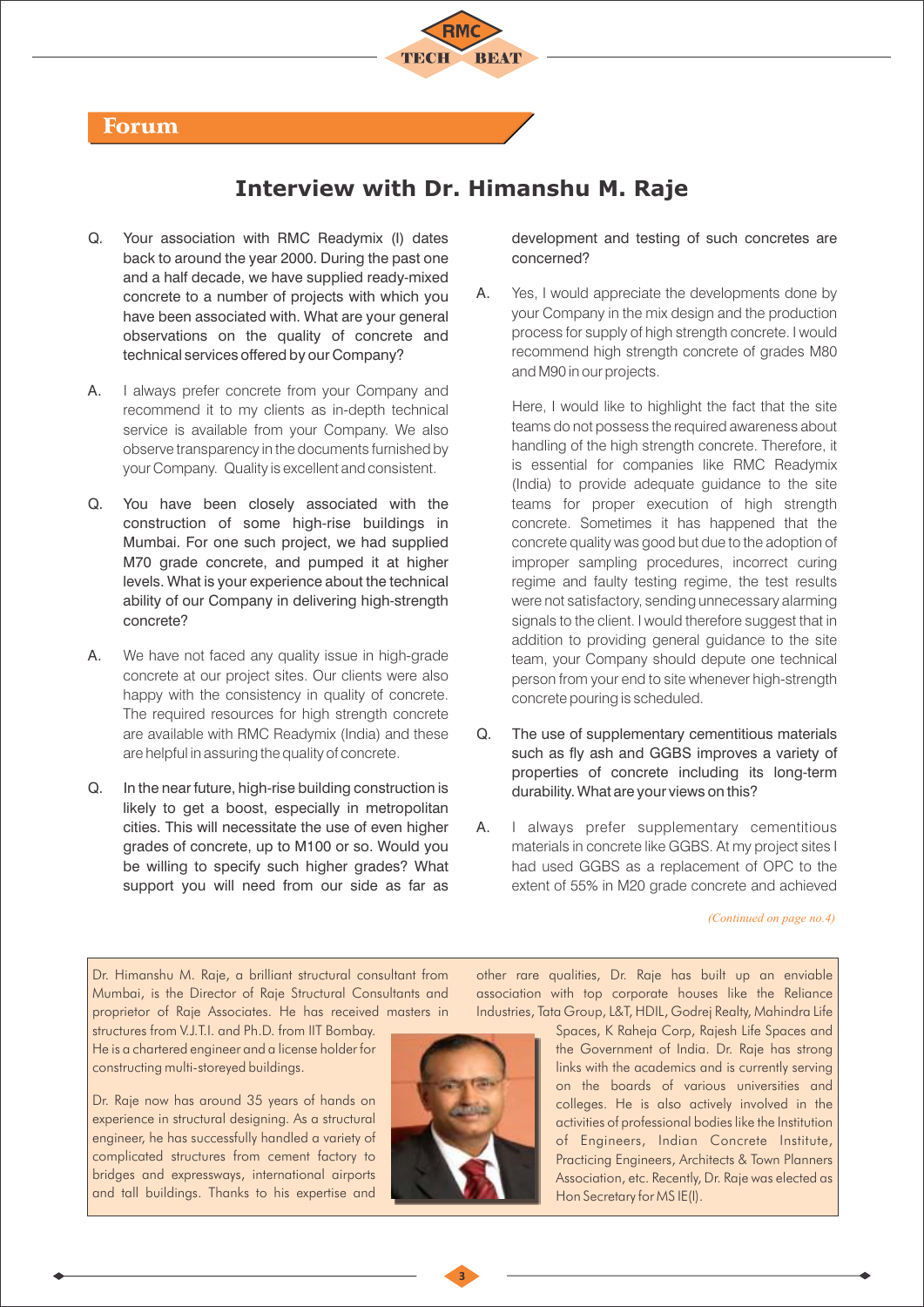

#### Forum

#### *(Continued from page no.3)*

44 MPa strength at 56 days! RMC Readymix (India) needs to highlight the benefits of supplementary cementitious materials in concrete. It will certainly help the environment, future generations and improve the durability of structures. From the durability perspective the use of supplementary cementitious material is always beneficial and I have seen that RMC Readymix (India) is taking active part and supplying concrete by using fly ash and GGBS without lowering the quality of concrete. I would also advocate use of recycled coarse aggregate and recycled fine aggregate for concrete as this was research done 10 - 15 years by me at IIT, Mumbai.

- Q. You are aware that Quality Council of India (QCI) has developed an audit-based quality scheme for the certification of RMC facilities. The scheme is a good tool in the hands of specifies in short-listing RMC producers. Will you be using this tool in jobs with which you are associated with?
- A. Yes, I was part of the QCI and this scheme is really helpful for quality-conscious consumers of RMC. It is necessary to create good awareness about the scheme within our industry for using good quality concrete. The norms mentioned in the QCI manuals are really appreciated.
- Q. We have brought in considerable innovations in developing a variety of our Special Concrete

Products. These include *Megacrete*<sup>®</sup>, *Easycrete<sup>™</sup>, Foundationcrete<sup>™</sup>, Dyecrete®* with stamping, etc. Will you be willing to use our expertise in the field of special products?

- A. Self compacting concrete, high strength concrete, high volume GGBS concrete were used in my projects and the results were excellent. I have used all these concretes in my projects; but frankly speaking, I am not so much familiar with the trade name you have mentioned.
- Q. You have been actively associated with few professional bodies. What role these bodies can play in furthering the cause of quality concrete in India?
- A I am associated with the Indian Concrete Institute (ICI) and actively involved in highlighting concrete developments in our country. I am also associated with other professional bodies like Institution of Engineers (I), Practicing Engineers Architects & Town Planers Association (India), Indian Geotechnical Society, Indian Society for Technical Education, ACI India Chapter, etc. Incidentally, I was recently elected as the Hon. Secretary of IE(I) Maharashtra State. I am also closely connected with a number of academic institutions. I use these forums to propagate good engineering practices, including use of good quality concrete.

## **Participation in Big 5 brings Big Dividends**

With an aim to showcase value-added concrete products and to grab the opportunity to have a one-on-one interaction with a larger section of buyers, RMC Readymix (India) participated in The Big-5 Construct India exhibition on the 28th, 29th and 30th of September 2016, organized at Bombay Exhibition Centre, Goregaon.

Garnering a footfall of over hundreds of visitors, the exhibit received a very good response from Architects, Consultants and Builders of various firms. The live models of Perviouscrete™ and Elitecrete™ were the major attractions that created a buzz amongst the people who visited the stall. Apart from working



professionals, even engineering and architecture students who visited the exhibit were amazed with the advancements made by the Company in the field of Concrete Technology and its contemporary applications.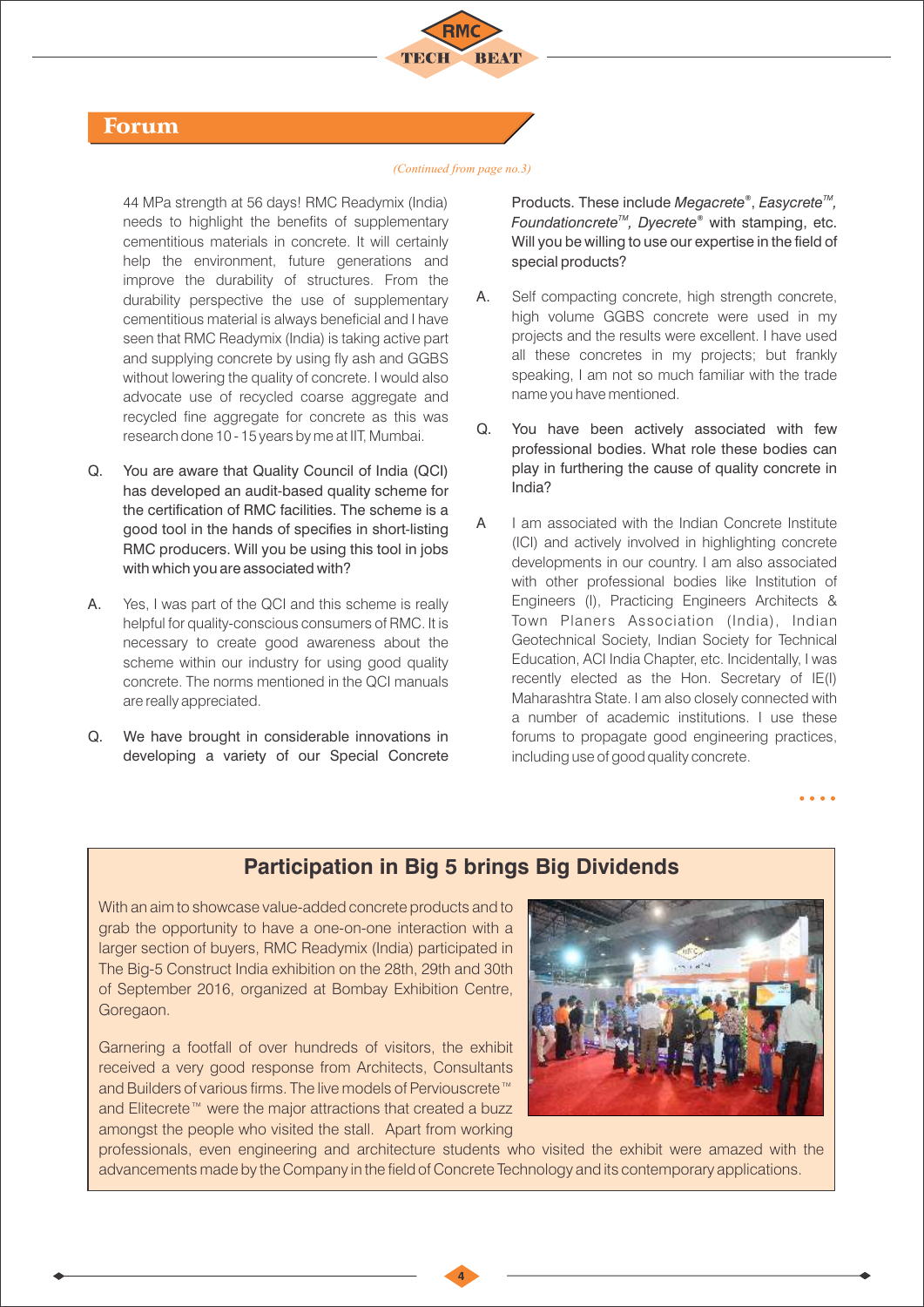# Concrete Innovations and Trends

# **UPV Technique for Determining Saw-cutting Time in Concrete Pavement**

Concrete pavement is the best option for roads and highways as well as for floors required for a variety of applications such as warehouses, container yards, runways, industrial flooring, etc. Thanks to the advances in concrete technology, desired quality of concrete (for example, M40 grade and above) is now easily available, and whenever specified, fibre-reinforced concrete and self-compacting concretes are being used. Simultaneously, with the advancements in construction technology, especially involving the use of automated, laser-guided slip-form pavers, the speed of pavement construction has improved considerably. However, joint cutting in the pavement has remained a grey area in construction.

During concrete pavement construction, the time at which the joints need be cut in concrete is not clearly defined in our codes and specifications. For example, the specification of Ministry of Road Transport and Highway (MORTH) on the provision of joint states, "Sawing operation could start as early as 5-6 hours after laying of PQC but not later than 18 to 20 hours depending upon the ambient temperature, wind velocity and relative humidity and the required maturity of concrete achieved for this purpose". The time window ranging from 5-6 hours to 18- 20 hours is too large for the site-in-charge or contractor to decide the exact time of cutting the joints. Generally, such time is arbitrarily decided either by scratching the fresh concrete surface with a penknife or by observing the depth of the footprints, or purely on past experience. However,

#### **Great Leap in QCI Certification**

RMC Readymix (I) has been in the forefront in getting its commercial plants certified under the Quality Council of India's RMC Plant Certification Scheme (RMCPCS). This scheme provides third-party quality assurance to customers, based on well-defined quality norms. As of date, a total of 30 plants of the Company located in different parts of the country have been certified under the RMCPCS. The recent additions to the list includes Company's four plants located at Veersandra (Karnataka), Sarajapur Road, Sonipat and Surajpur (NCR).

During the year 2017, the Company is planning to obtain QCI certification for its additional 13 plants across the country. This is line with the Company's strong commitment to its customers to provide highest level of quality assurance for its products.  $\Box$ 

since these are subjective techniques, not based on scientific assessment, the results may be prone to errors. In case cracks occur in concrete, it is the ready-mixed concrete producer who is blamed and at times victimised, for no faults on his part.

The main purpose of cutting joints in concrete is to arrest the tendency of random cracking. Joints relieve tensile stresses induced by shrinkage and changes in temperature. Fig 1 shows a typical close-up of the joint.

It is observed that while cutting joints too early increases the risk of ravelling and spalling, cutting too late enhances the hazard of random cracking. Joints cut at appropriate time go a long way in reducing the need of replacing cracked panels on the one hand and improving the longevity of concrete, on the other. Rapid changes in

*(Continued on page no.6)*

# **RMC Readymix (I) expands operations to Ranchi**

With the growing demand for urban areas and rapid growth of cities, the demand of concrete has also increased at a rapid pace. Initially confined to the tier-I cities, ready-mixed concrete has slowly gained popularity with other areas as well.

Keeping the increasing demand of RMC in India, the latest city to be added to the ever growing list of the places served by RMC Readymix (India) is the Capital of Jharkhand, Ranchi. Located on Jamshedpur Road in Namkum Village, Sidraul, the plant has an installed capacity of 30 m<sup>3</sup>/hr.

With the addition of Ranchi, RMC Readymix (India) now has 82 operational plants across 40 cities in India.



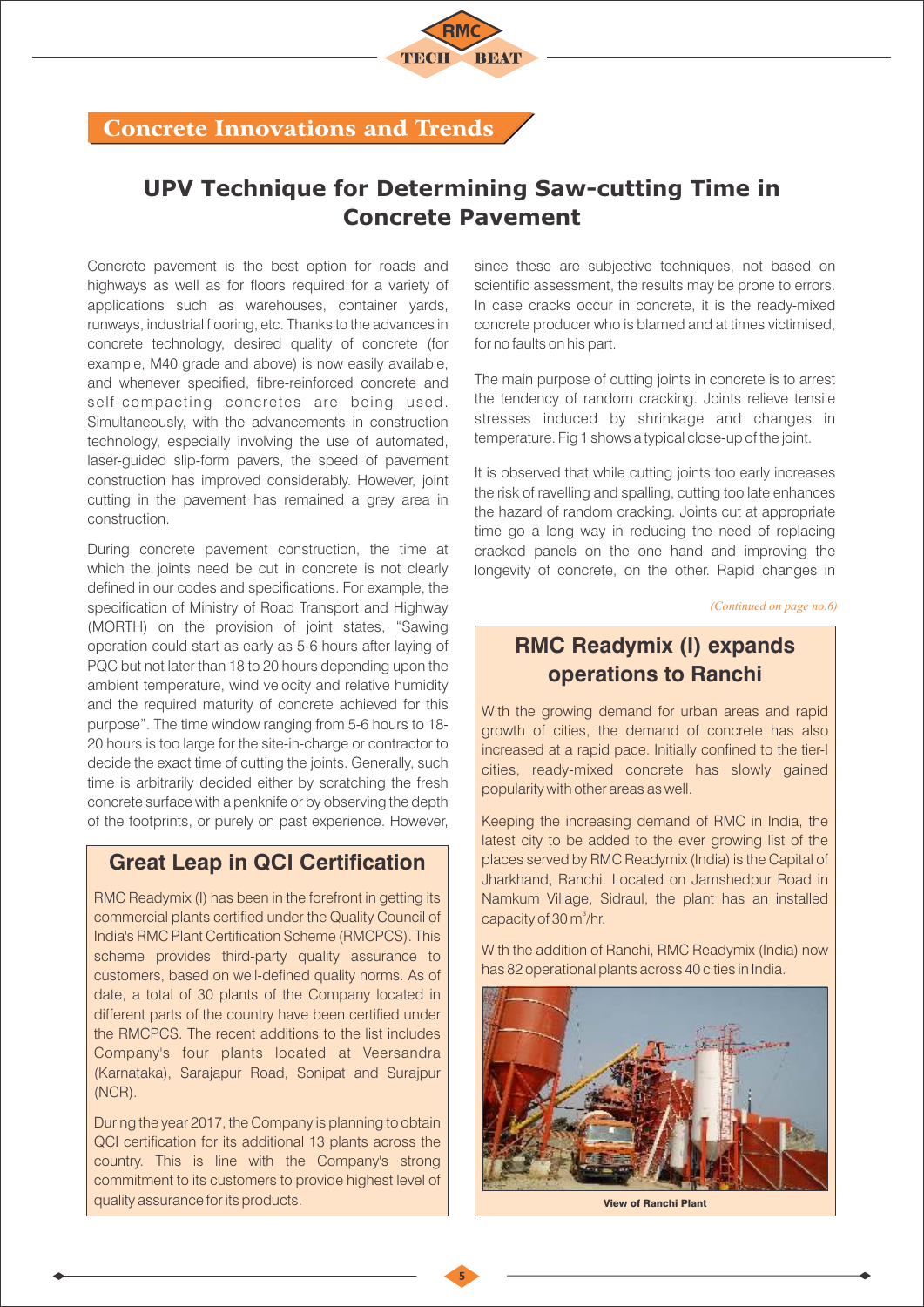

## Concrete Innovations and Trends

#### *(Continued from page no.5)*

environmental conditions affect the joint cutting time, which needs to be varied depending up on the variations in temperature, humidity, wind speed, changes in mix proportions, etc. Thus, the crucial issue is to determine the appropriate time of cutting joints, taking cognizance of a number of variable factors mentioned above.



Fig. 1 Typical close-up of a joint

The problem of predicting the exact time of saw cutting has been one of the important topics of research in recent years. Various techniques have been tried for this purpose. These included: use of calorimetry, finite element modelling, maturity meter, penetration resistance technique, thermography, etc. Although some of these techniques have proved successful, the need for a simple and practical technique was being felt for a long time. Recently, interesting work involving the use of ultrasonic pulse velocity (UPV) technique for predicting the sawcutting time was done at the National Concrete Pavement Technology Center at the Iowa State University, USA, with encouraging results. Here, it would be appropriate to provide a brief account of this work.

It is well known that ultrasonic waves travel faster in solids than in a fluid. Based on this principle, the velocity of the sound waves passing through a fresh concrete sample would begin to increase when hydration products start to interact, which would indicate the beginning of the initial setting of concrete. Thus, if fresh concrete sample is monitored with UPV, sudden spurt in the velocities would indicate the exact time of initial set.

A pilot project was conducted in the USA from 2013 to 2015 when commercial UPV devices were used to track pulse velocities of field samples on more than 24 pavement construction sites<sup>1</sup>. At each site, a100 x 200mm test cylinder was filled with sample of concrete taken from a slipform paver. Standard sample preparation procedures were followed. The specimen was then placed in a wooden frame adjacent to the pavement slab, Fig  $2^1$ . This was essential to ensure that the specimen and the freshly constructed pavement slab are subjected to the same external environmental conditions. Initial setting times were recorded when there was marked increase in the velocity of ultrasonic waves.



Fig. 2 UPV test set up for a sample in wooden frame

Simultaneously, calorimetric data were collected using a commercial semi-adiabatic device at various sites.

The UPV data collected from various sites were analysed. It was observed that once initial set is achieved as indicated by the UPV, conventional sawing should begin in accordance with the relationship (established from the large data) in the following equation:

Saw time  $= 1.24$  x initial set time (UPV)  $+ 273$ .

The above equation is valid for specific conditions prevailing in the USA and concrete mixes used. The results from UPV data were cross-checked with results from calorimetric data and a good co-relation was observed.

As the experience of pilot studies done in the USA indicated, the use of UPV method for determining the saw cutting time seems promising. Since UPV is a simple technique and a number of professionals are already familiar with its use, we are sure to witness growing use of this technique in the near future.

In India, it will be a good idea to conduct initial pilot study on lines similar to those in the USA. For this purpose, it would be essential to undertake both lab and field studies. Although such work does not fall under the scope of work of RMC Readymix (India), the Company will be ready to extend cooperation to leading contractors, who will be ready to undertake the pilot study.

In the present context, when large jobs involving construction of concrete roads and industrial paving are being undertaken in India, it makes sense to assess the potential of UPV technique for saw cutting under Indian conditions.

#### References

1. Taylor, Peter C and Wang, Xuhao, Workability and setting time for slipform paving concrete mixtures, *Concrete International,* August 2016, pp. 41-46.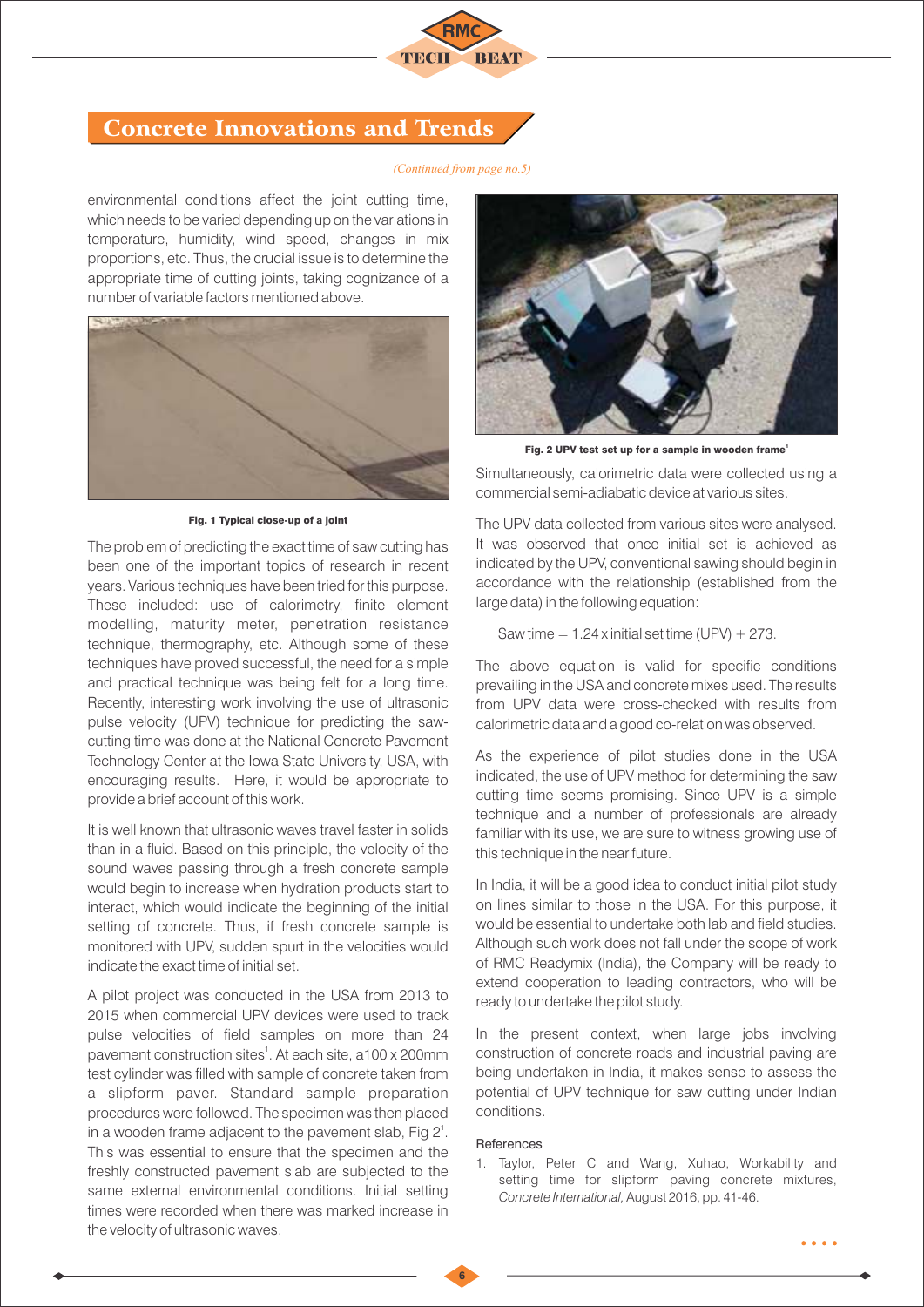





*(Continued from page no.1)*

was witnessed in the concrete after hardening and the finish was quite good. *Megacrete* could also withstand *®* the pre-stressing force easily without any adverse effects.

*® Megacrete* of grades M60, M80 and M90 were also supplied for this project.

## *TM Elitecrete* **application for Thermal Insulation**

The crucial benefit of *Elitecrete<sup>™</sup>* in providing thermal insulation in buildings is being increasingly recognized by customers. The fact that *Elitecrete<sup>™</sup>* can effectively replace the conventional brick-bat coba was recently demonstrated at a prominent location in central India.

Initially, the customer was supplied around 18  $m^3$  of *Elitecrete<sup>™</sup>*, which was pumped on certain area of the roof *(Fig. 2).* After hardening of *Elitecrete<sup>™</sup>* the local team of RMC Readymix (India) took temperature readings in the presence of the customer. Temperature readings were taken in two rooms, one covered with *Elitecrete<sup>™</sup>* and the *TM* other without *Elitecrete* (Table 1).

Table 1: Spot temperature measurement with and *without Elitecrete™* 

|                                    | Measured temperature at bottom surface<br>of terrace, °C |
|------------------------------------|----------------------------------------------------------|
| With<br>Elitecrete <sup>™</sup>    | 31.1                                                     |
| Without<br>Elitecrete <sup>™</sup> | 34.8                                                     |
| Difference in<br>temperature       | $\overline{3}$ 7                                         |



**Fig. 2 Elitecrete<sup>™</sup> being pumped on the roof slab** 

Once it was evident to the customer that the use of *Elitecrete<sup>™</sup>* resulted in lowering the room temperature by 3.7 $^{\circ}$ C, he gave repeat order. A total of around 90 m $^{\circ}$  of *Elitecrete<sup>™</sup>* has been supplied to the customer.

During the execution of the repeat order, the local team of RMC Readymix (India) took the initiative of inviting some leading builders and consultants to the project site, (Fig. 3). The local team received a good and positive response from the visitors.



**Fig. 3 Demonstration of** *Elitecrete<sup>™</sup>* **to local customers** 

#### *Perviouscrete™* **at Coimbatore**

*Perviouscrete<sup>™</sup>* is a special product of RMC Readymix (India), which has proved to be an effective tool for rainwater harvesting. Perviouscrete<sup>™</sup> permits easy percolation of rain and storm water in the ground, thereby reducing the run-off and recharging ground water.

Recently, an old-age home in Coimbatore used this product for its pathway. On the advice of the architect, the client directed their contractor to adopt this special product in the construction of pathways, Fig. 4. The architect specially instructed to use lower size aggregate. i.e. 10mm down and have proper finish, so that people can walk on the pathway comfortably.



Fig. 4 Laying of *Perviouscrete<sup>n</sup>* 

A total of around 48 m<sup>3</sup> of *Perviouscrete<sup>™</sup>* was laid. The client and the architect conducted the water percolation test at site (Fig. 5) and were happy with the final outcome.



**Fig. 5 Testing of Perviouscrete<sup>™</sup>**